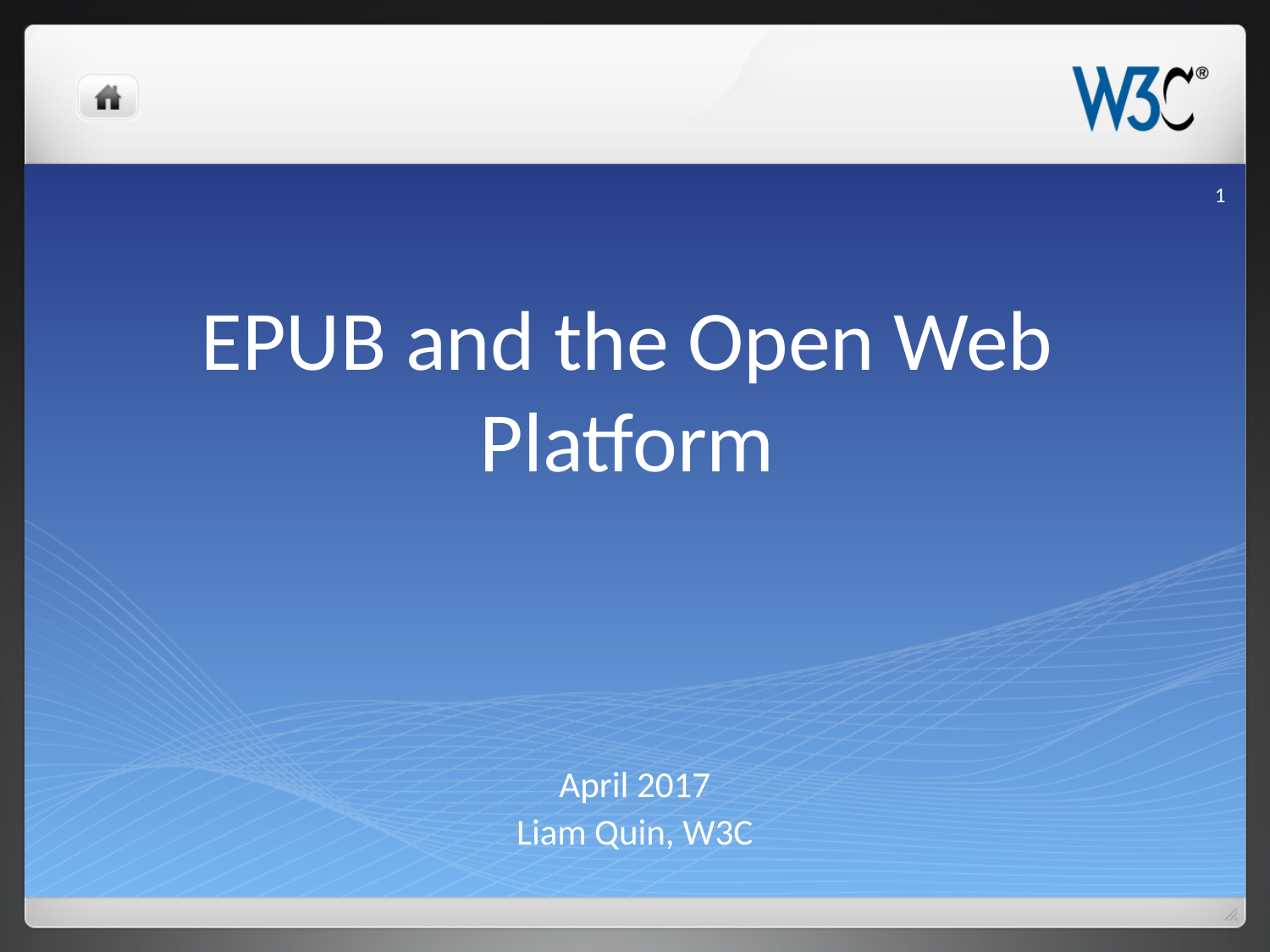

## About W3C: "Leading the Web to its Full Potential"



ñ

Tim Berners-Lee WEB INVENTOR AND W3C DIRECTOR

- Founded 1994, now 400+ organization members
- W3C standards include HTML, CSS, SVG, MathML XML, XSL-FO, XSLT, …
- 70+ staff in US (MIT), China (Beihang), France (ERCIM) and Japan (Keio)
- Focus on advancing the overall Open Web Platform, as well as meeting specific industry requirements
- International Digital Publishing Forum (IDPF) merged into W3C in February, 2017 - EPUB ongoing development is now under W3C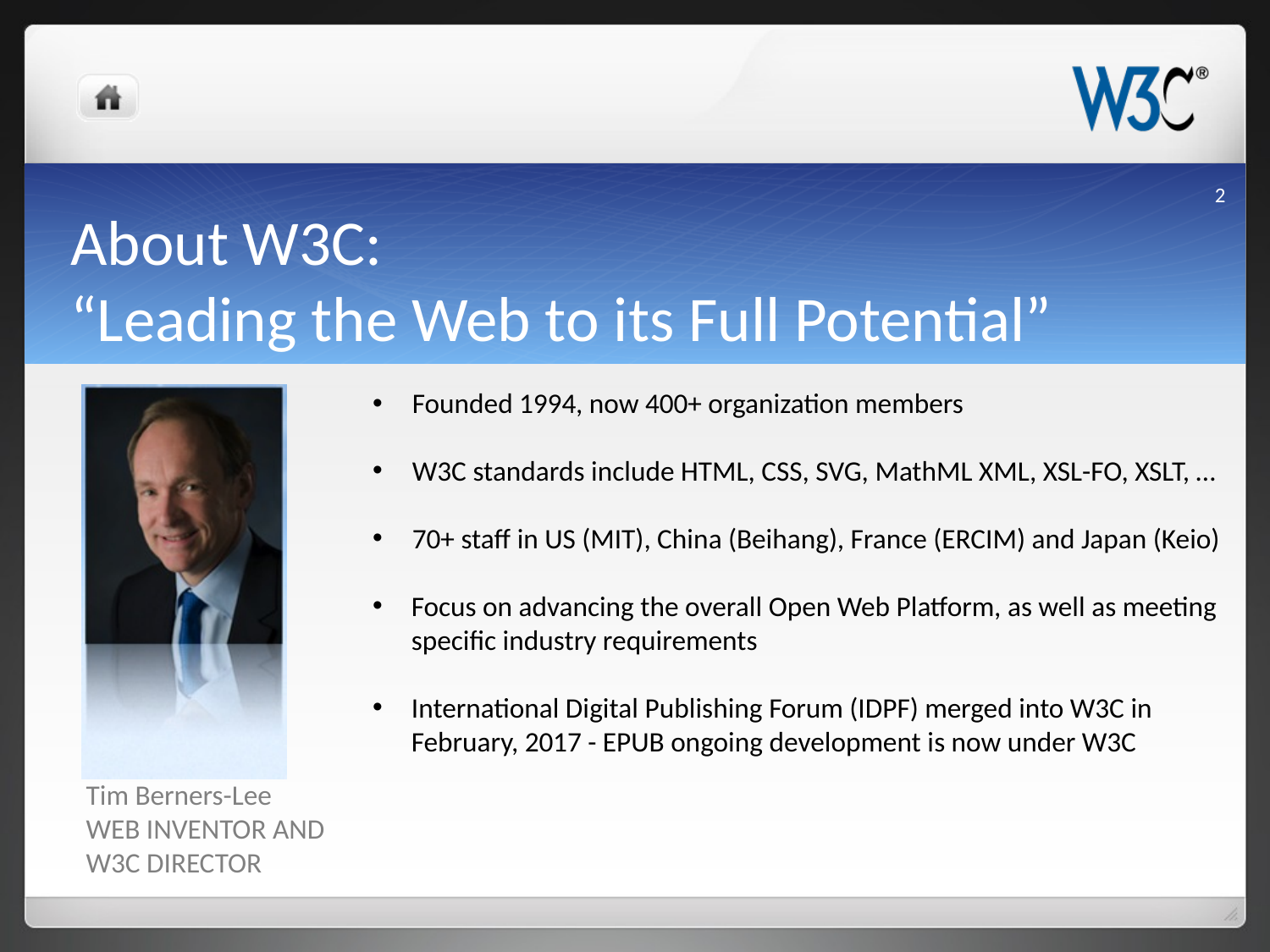The Universal Content<br>and Experience<br>Platform and Experience Platform

For all types of content, data, and experiences…

mutan pun

H

Ę

**OPEN WEB PLATFORM** 

67

HEAL

MOGILE

**PASSING** 

- 3

ITION

OFFITEGRA I. GAMING

…on every device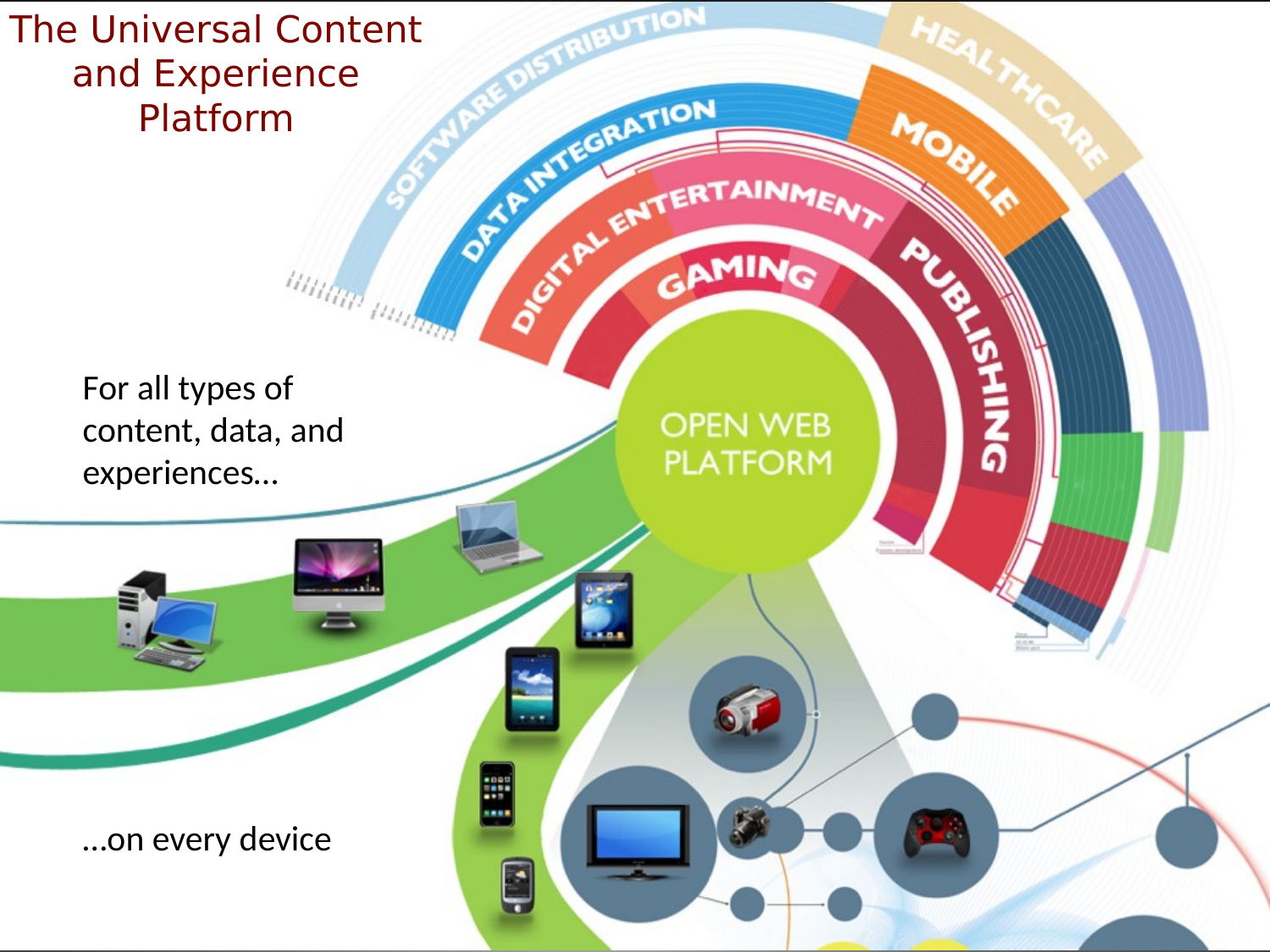



ñ



- Continue to develop and promote EPUB as the packaged accessible interchange and delivery format for digital publications
- Continue to advance the overall Open Web platform to meet publishing industry needs
- Pursue an ambitious vision to realize fully Web-native Web Publications: online/offline, packaged/distributed, browser/app

#### **PUBLISHING@W3C**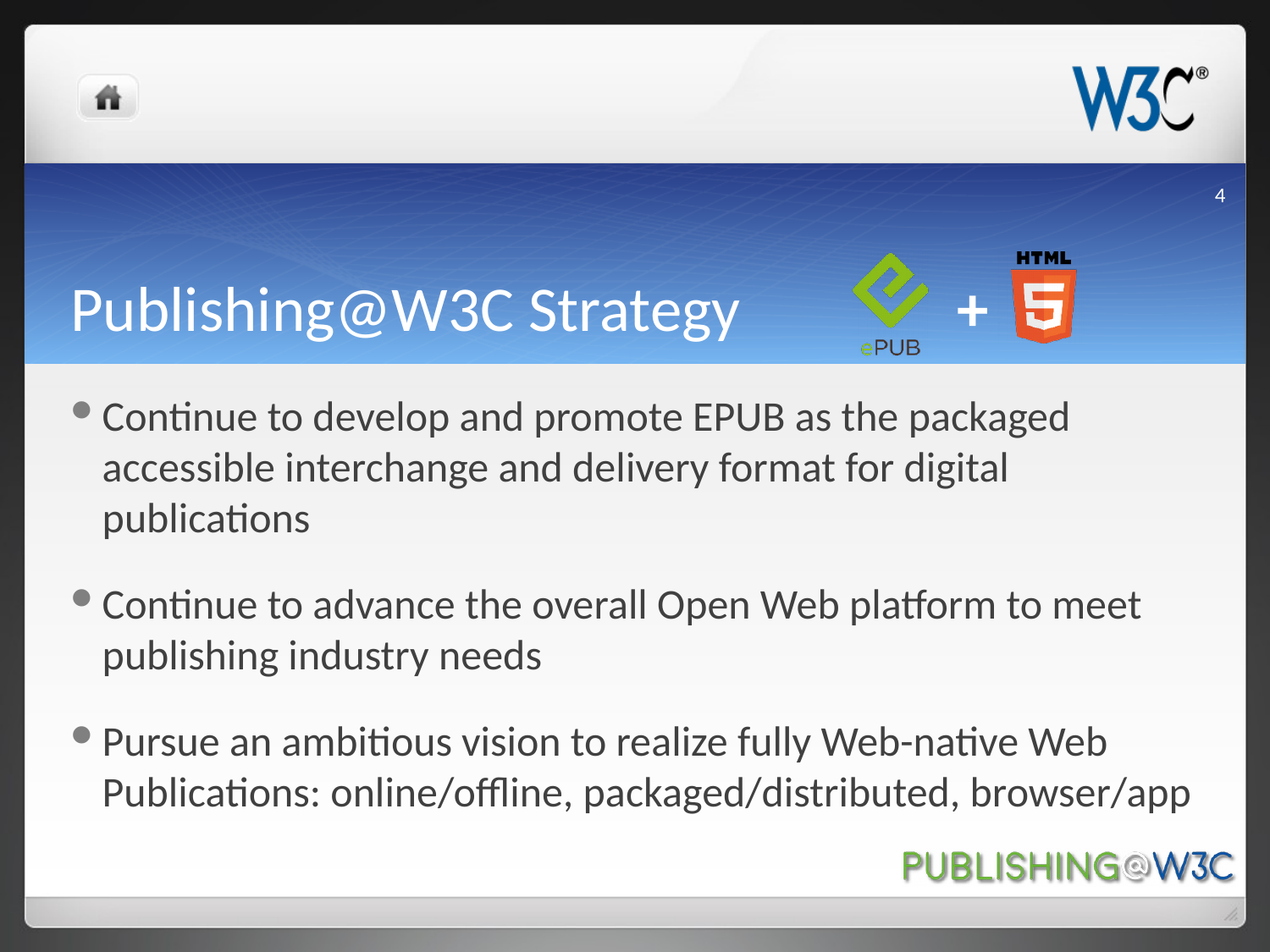

#### Web Accessibility

- **WCAG** (Web Content Accessibility Guidelines) rich suite of documentation and resources, WCAG 2.0 globally adopted
- **WAI-ARIA** (Accessible Rich Internet Applications) adds semantics to user interfaces via @role and @aria-\*
- Accessibility is one of the key horizontal review criteria for **ALL** proposed W3C Standards (along with security and internationalization)

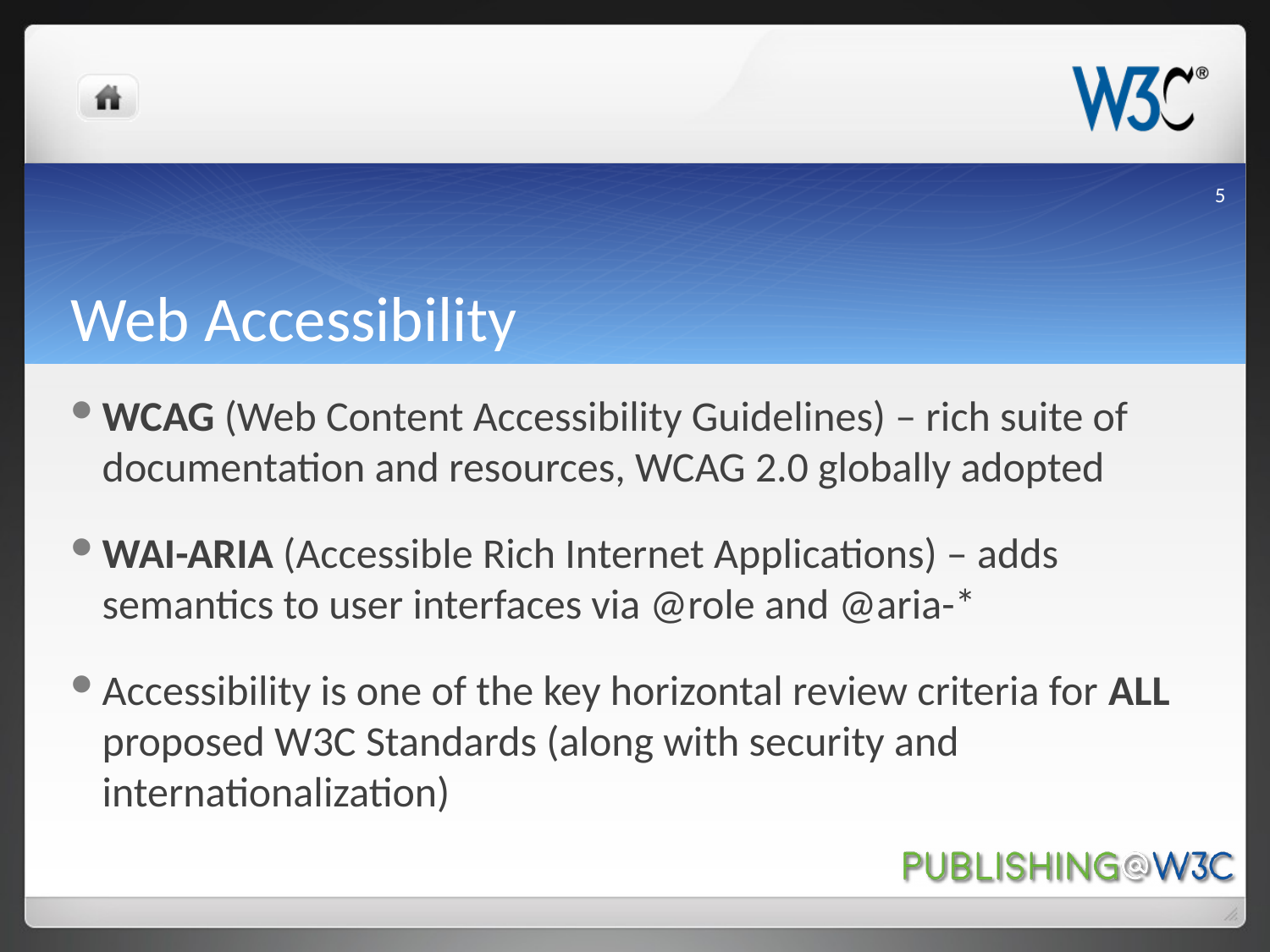

#### Building Blocks of EPUB Accessibility

- **Structural semantics** at content level (HTML) and publication level (machine-readable navigation, logical reading order, …)
- **Discovery and capability enablement** via accessibility metadata at publication and content levels
- **Accessibility features** such as Media Overlays and TTS hints

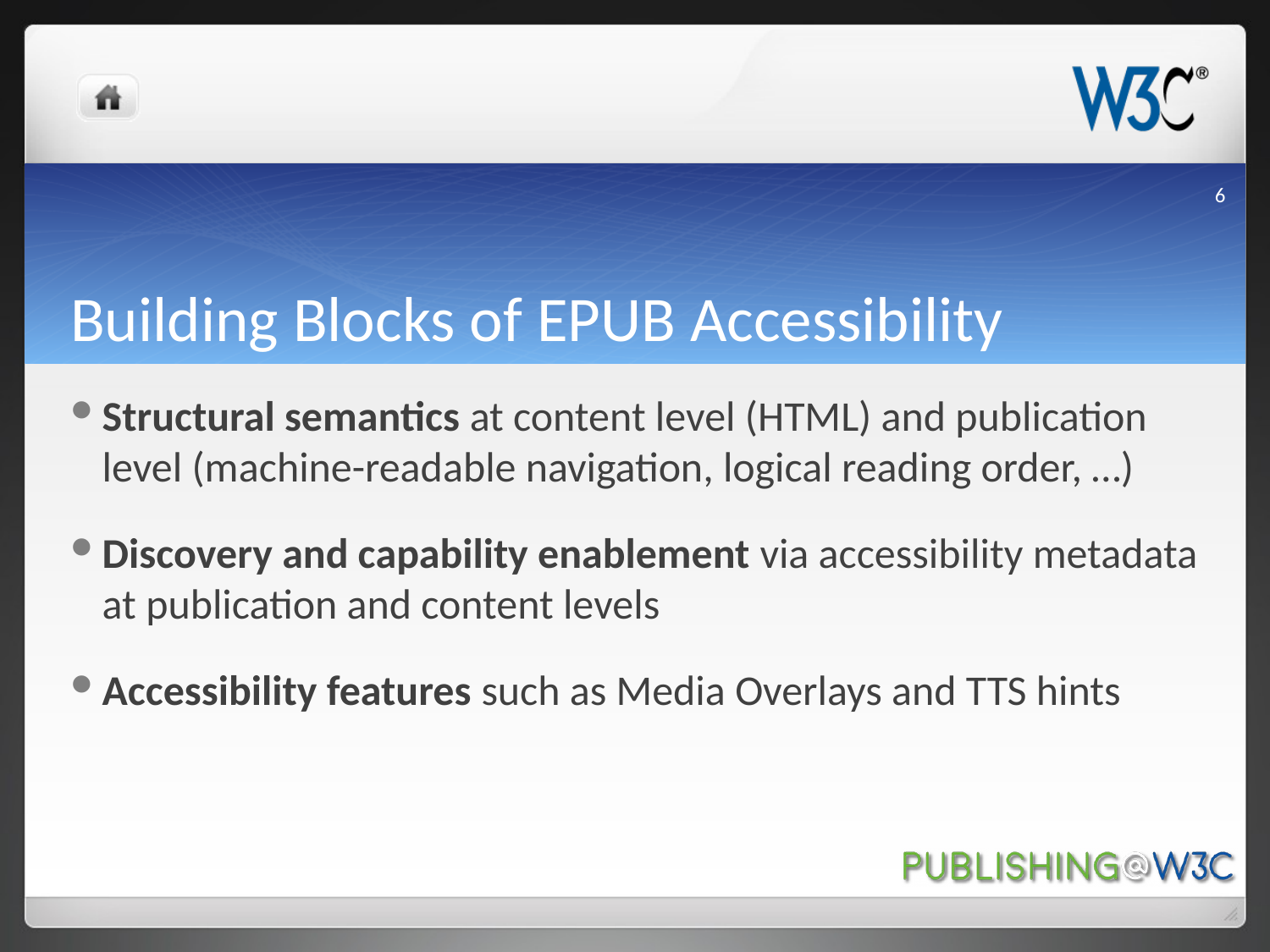

#### Convergence Vision: Portable Web Publications

ñ

Publications on the Web, and packaged for offline use, share a fully unified technical architecture in which the same tools and techniques are applicable

Publishing requirements are fully and consistently supported throughout the Open Web Platform for packaged publications as well as online Web pages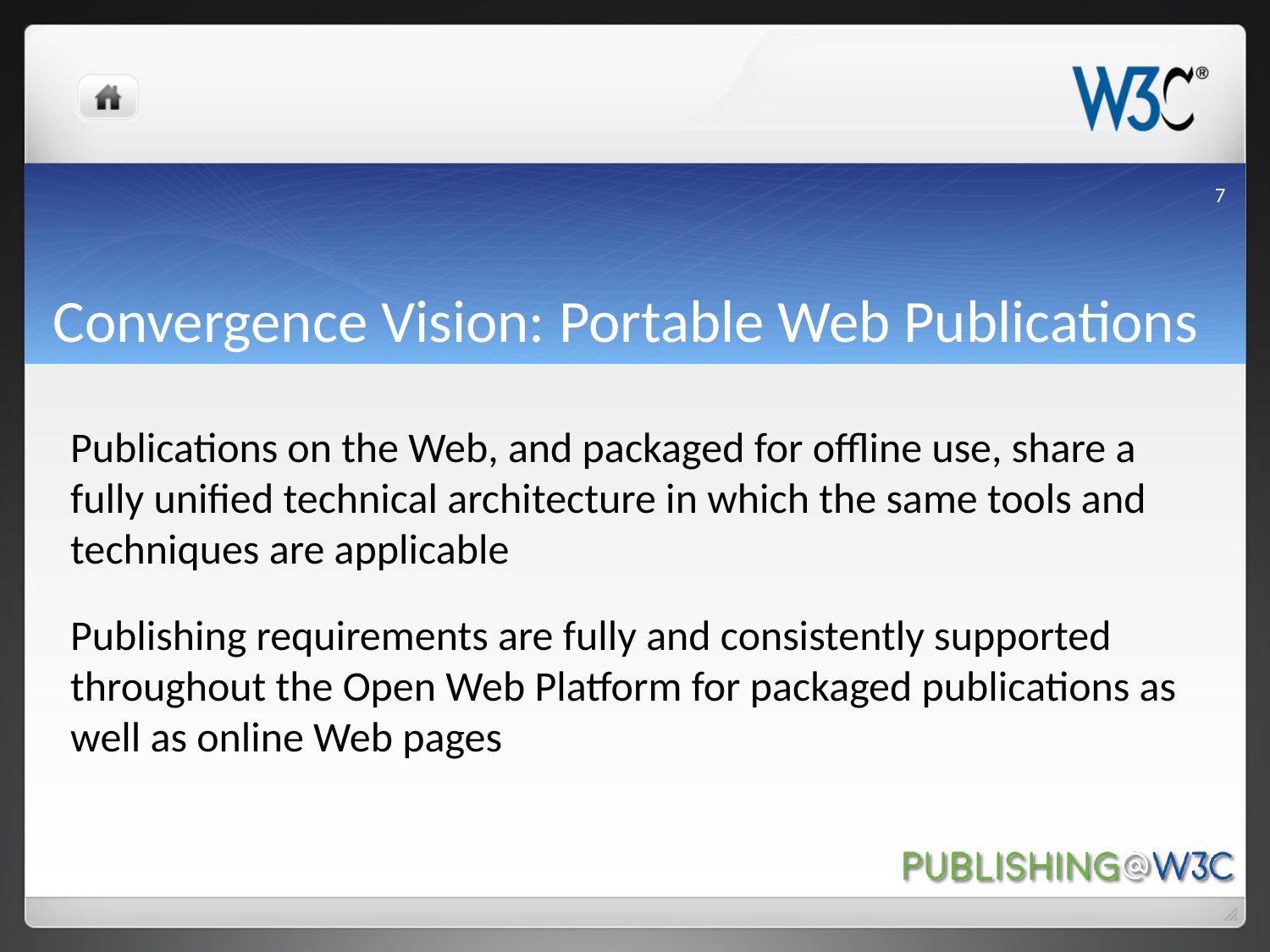

#### W3C Web Annotations

音

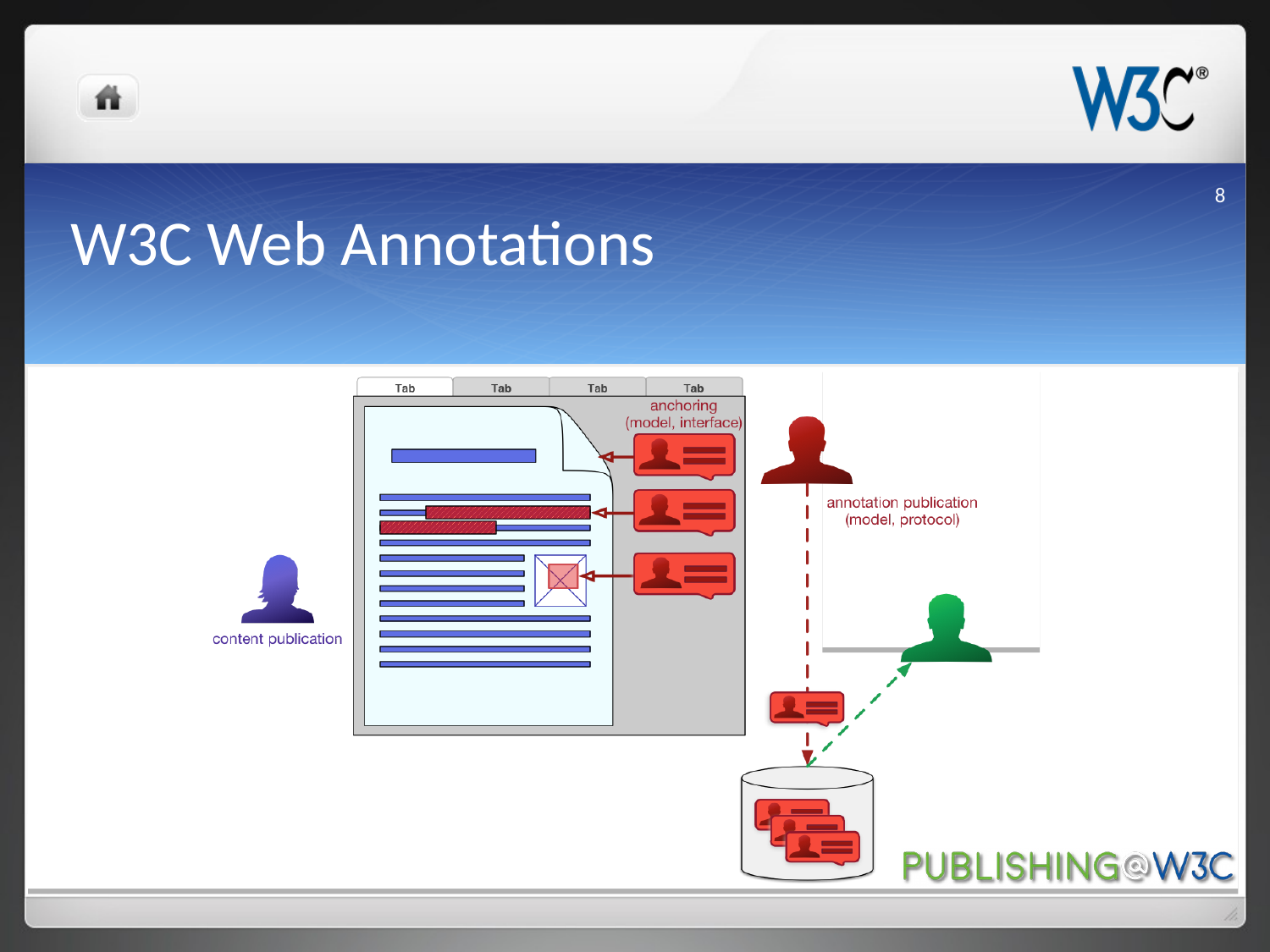

#### Publishing@W3C 2017 Focus Areas

Build and broaden community

- Accelerate EPUB 3 adoption via increased visibility and W3C "megaphone"
- Continue to advance Web for publishing needs (see: [https://www.w3.org/TR/dpub-css-priorities/,](https://www.w3.org/TR/dpub-css-priorities/) <https://www.w3.org/TR/dpub-accessibility/>, <https://www.w3.org/TR/dpub-aria-1.0/>)
- Refine roadmap for the fully converged future (see: [https://www.w3.org/TR/pwp/\)](https://www.w3.org/TR/pwp/) and begin executing on it (see: <https://w3c.github.io/dpubwg-charter/>) PUBLISHING@W3C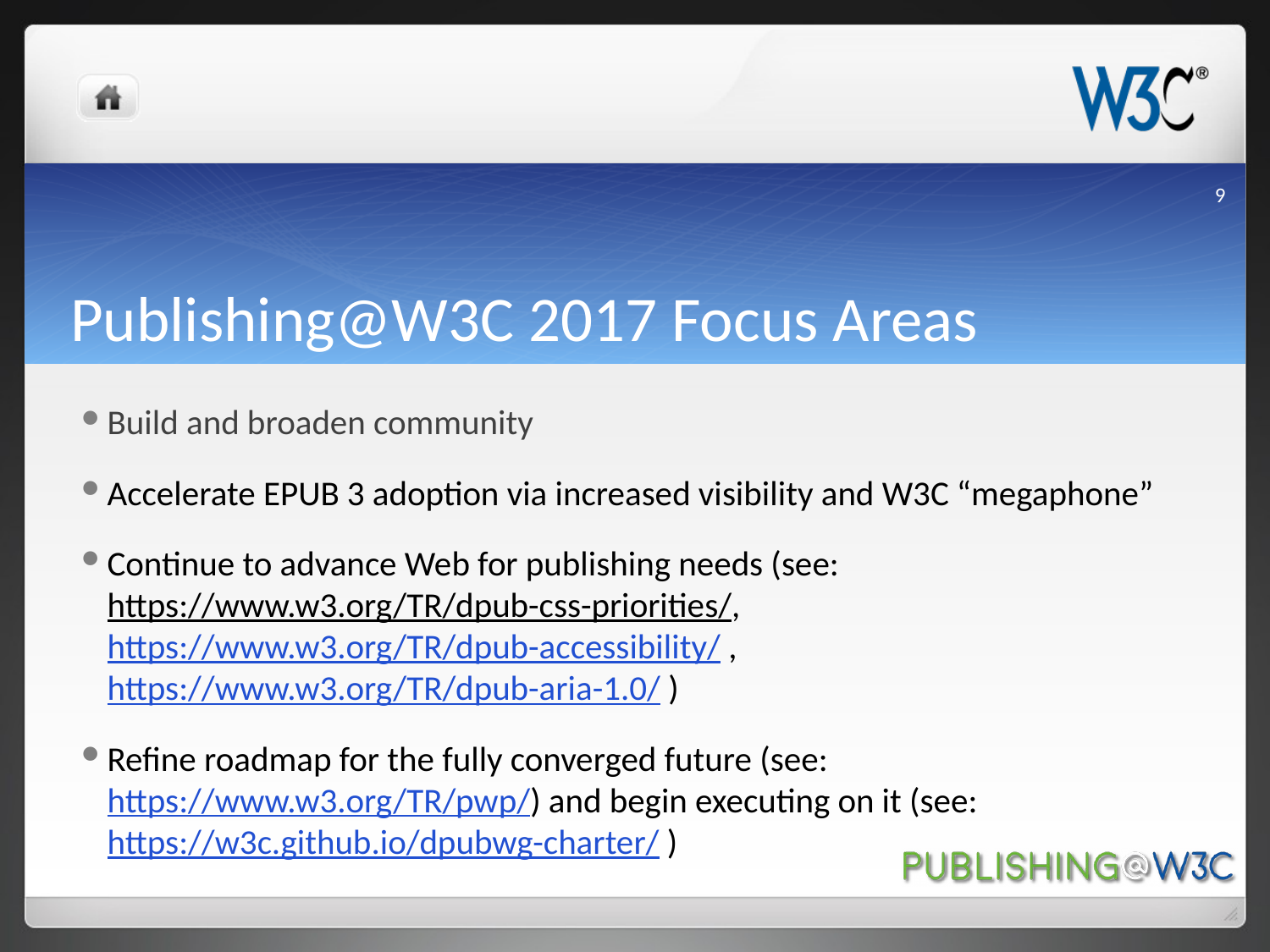#### 作 Publishing@W3C Groups





 $\sum_{i=1}^{n}$ 

 $\sim$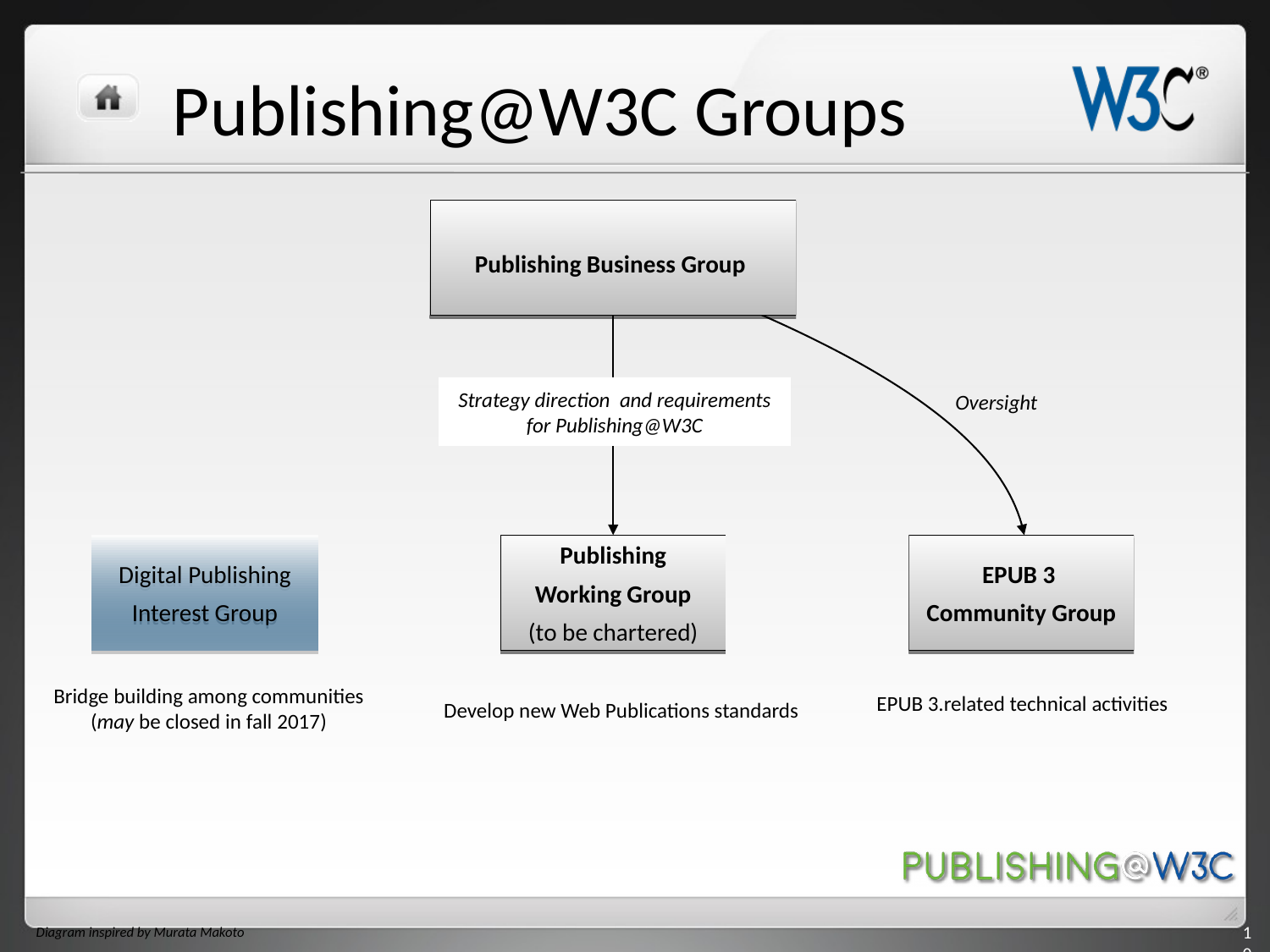



### Publishing@W3C: Getting Involved

| <b>Type of Group</b>                                                         | <b>Group's Focus,</b><br><b>Scope</b>                                                               | <b>Eligibility</b>                                             | <b>Fees</b>                                                                             |
|------------------------------------------------------------------------------|-----------------------------------------------------------------------------------------------------|----------------------------------------------------------------|-----------------------------------------------------------------------------------------|
| <b>Transitional Publishing</b><br><b>Industry (TPI)</b><br><b>Membership</b> | Participation in Publishing<br><b>Business Group and new</b><br><b>Publishing Working Group</b>     | Available to former IDPF<br>members in good standing           | Equal to former IDPF fees<br>for first two years, based on<br>revenue of organization   |
| <b>Publishing Business</b><br><b>Group (PBG)</b>                             | Strategic feedback between<br>publishing industry and<br>W3C. Shape new WG and<br>oversee EPUB 3 CG | Open to any organization<br>and to unaffiliated<br>individuals | Small organizations,<br>associations: \$2K /year<br>Large organizations: \$10K<br>/year |
| <b>Regular</b><br><b>W3C Membership</b>                                      | Participation in all W3C<br>Business, Interest, and<br><b>Working Groups</b>                        | Open to any organization                                       | Fees based on size of<br>organization: start-up,<br>affiliate, full and<br>>\$1Billion  |
| <b>EPUB3</b><br><b>Community Group</b>                                       | Ongoing development of<br><b>EPUB 3 specification family</b>                                        | Open to anyone                                                 | Free                                                                                    |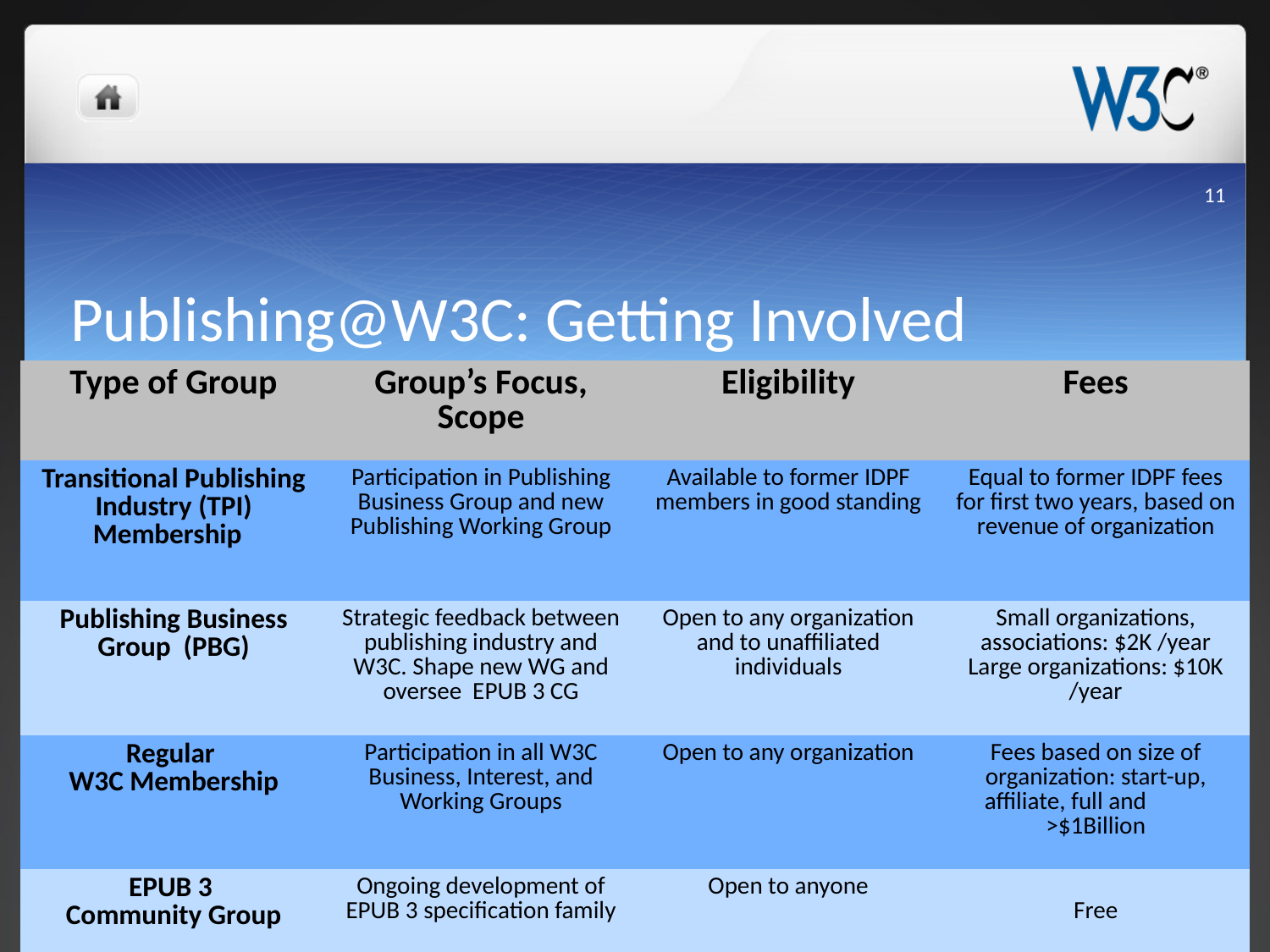

#### Summary

- **EPUB** and the overall **Open Web Platform** are foundations of accessible publishing
- **EPUB 3.1** is well-aligned with overall Web Accessibility initiatives and will continue to evolve and grow in adoption and mindshare under W3C stewardship
- Future **Web Publications** functionality will further converge online/offline, packaged/distributed paradigms, with accessibility front and center in its driving requirements
- There's a lot more work to do to build on our successes and fully realize the goal that **all publications and documents should be born accessible**
- W3C needs your help and engagement to **lead accessible publishing to its full PUBLISHING@W3C potential with the Web**